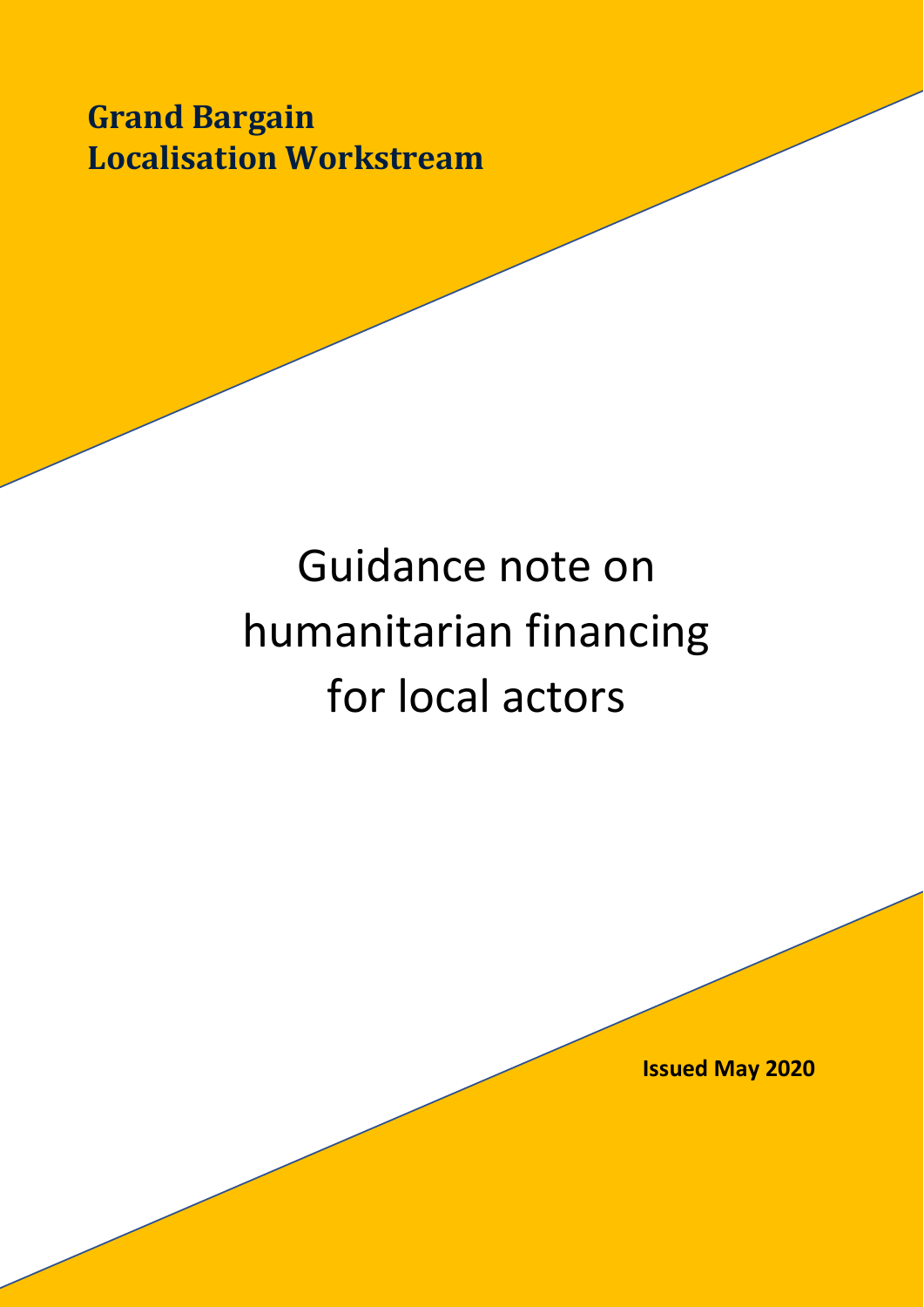#### **Guidance note on humanitarian financing for local actors**

This guidance note draws on best practices identified in consultations in three regional conferences on localisation conducted by the Grand Bargain Localisation Workstream in 2019, as well as from a research project commissioned by the IFRC with support from ECHO, consisting of a literature review and key informant interviews and country case studies in three country case studies (Colombia, Ukraine, and Ethiopia).<sup>1</sup> This guidance note is a product of the Grand Bargain Localisation Workstream but does not necessarily represent the official position of workstream members and Co-Conveners.

# **Better quality financing for local actors<sup>2</sup>**

- Donors are encouraged to draw on lessons specifically around addressing compliance issues and administrative burden from the development context in order to increase their direct funding to local actors. Recognising that many local civil society actors are both development and humanitarian actors, they are also encouraged to explore how project funding streams might be brought together to more flexibly support these two areas of work. Special attention should be paid to ensuring funding opportunities for women's rights organisations and women-led organisations working on humanitarian response.
- International actors should consider consortium arrangements with local actors, with joint reporting. They are encouraged to develop and/or expand rapid response fund facilities for local actors. Local actors are also encouraged to consider consortia with each other.
- Donors and international actors should ensure that adequate overhead/indirect allowances are provided to local actors receiving funding for humanitarian project delivery. At the minimum, there should be transparency on the criteria for and or the percentage of overhead/indirect funding for both international and local actors. This overhead/indirect funding should adequately cover costs of risk management and compliance requirements for both international and local actors (partners).
- International actors' project budgets for local actors should also include assets vital for project implementation, safety and/or organisational financial sustainability (e.g., laptops, vehicles, salaries for interim periods, insurance for staff and volunteers) and organisational strengthening (e.g., staff training, development of policies). These budgets should be transparent in showing what international partners receive to support the project (e.g., % admin fees).
- Donors and international actors are encouraged to move beyond short-term project funding for local actors towards longer-term arrangements that also include support for capacity strengthening, as needed, with an eye to future sustainability. The viability of developing multiyear Humanitarian Response Plans should be analysed as and when appropriate. International partners receiving multi-year funding for humanitarian work in a particular setting should seek to pass along multi-year funding arrangements to their local partners.
- Local actors should take the necessary steps to ensure their capacity to transparently and accountably manage and report on donated funds, requesting outside capacity strengthening

<sup>&</sup>lt;sup>1</sup> The full research report, *Country-level Financing Solutions for Local actors*, can be foun[d here](http://media.ifrc.org/grand_bargain_localisation/wp-content/uploads/sites/12/2019/12/Humanitarian-Financing-for-Local-Actors-IFRC-Research-Report-Final.pdf) and the three case studie[s here.](http://media.ifrc.org/grand_bargain_localisation/wp-content/uploads/sites/12/2019/12/Humanitarian-Financing-for-Local-Actors-IFRC-Case-Studies-Final.pdf)

<sup>&</sup>lt;sup>2</sup> This guidance note uses the term "local actors" to refer to responders with a national or sub-national scope.